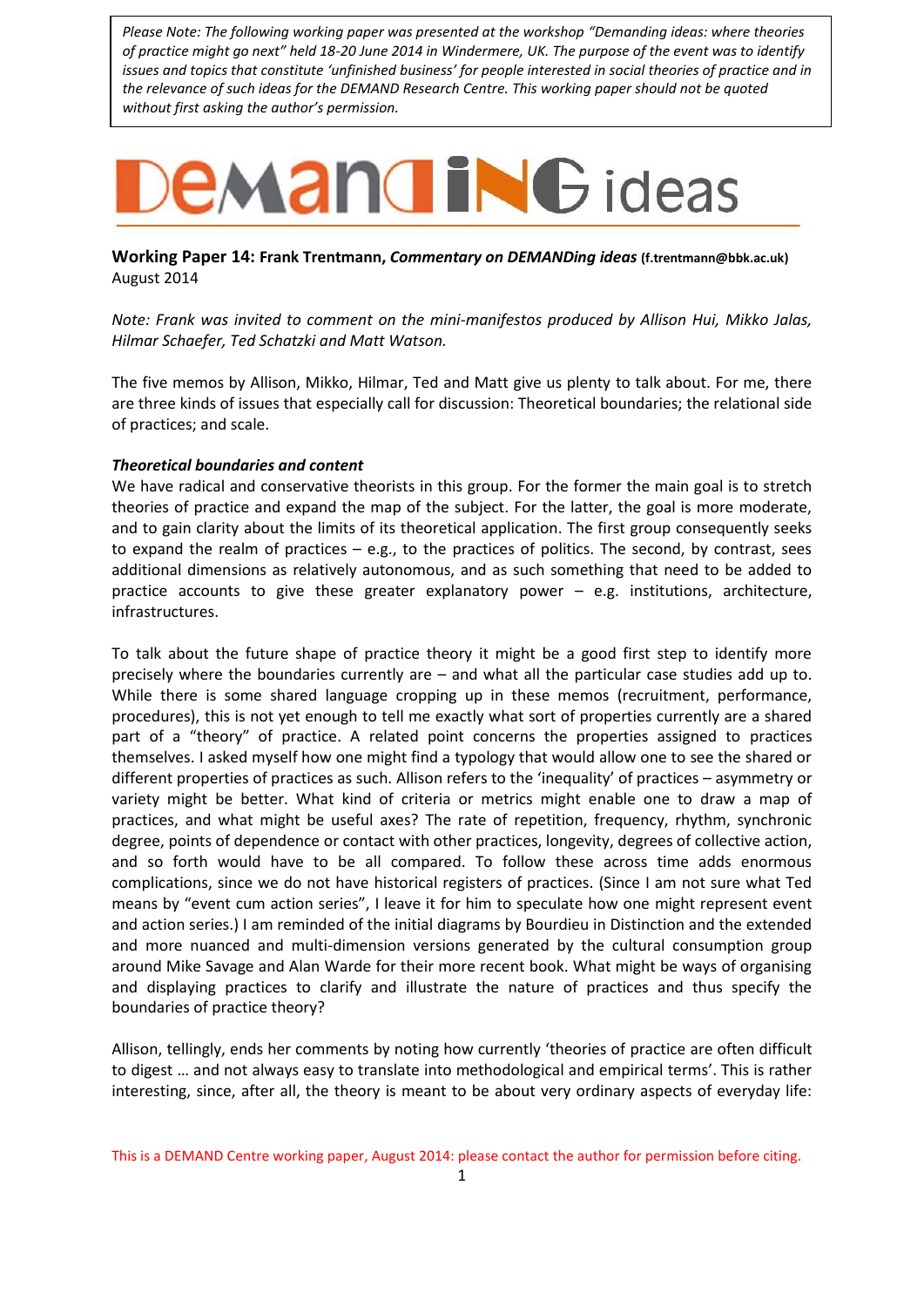what people are doing. Why should this be? I am not sure it is the subject matter – Norbert Elias, cultural historians, microstoria etc. are if anything renowned for their stylistic power and clarity of presentation. I think it has to do with what remains a certain tension or gap between a theoretical reach that tries to create unity or comparability among ways of doing and what are ultimately more or less different forms of action. Hence, the verbs are troubling in the current theoretical vocabulary. Does sewing "enrol" understandings and aims (p. 11) ? Is knitting a "performance"? Does skateboarding "recruit"? Few people would say: "I was recruited by cooking" or "Skiiing has recruited me: I love it." Armies recruit – and this is a different process from cooking, skiing etc.; of course, we could try and describe and analyse the way the Swiss state recruits all male adults into their army as a "practice" but it is a fundamentally different series of actions from cooking, Nordic walking etc. My point here is not simply a stylistic one but to suggest that the ambivalence or distortion inherent in some of the current terms of art reflect a deeper unclarity about the components of practices that refuse to be captured in a single shared verb.

## *Relations*

The tension between theoretical moderation and imperialism is replicated in the treatment of institutions, spaces and politics. For Allison, "procedures or methods for bringing elements together exist within a practice". For Matt, power consists of practices. By contrast, for Mikko, practices happen within spaces of action that have their origins outside the practices themselves: the practice of walking does not build a city, but the city creates a space for walking/commuting etc. For Ted, similarly, there is a big world outside practices that includes institutions and much else. Presumably, the same holds for Hilmar: to study the transfer of practices we need some agency or institution that enable them to move from one place to another (such as transnational social reform movements, architecture schools, ideas etc). Of course, we could object with Lefebvre that it is the doing that creates the space – but this still leaves us with the problem of how infrastructures, grids, transport networks come into place and why some societies favoured apartment-blocks and central heating while others went for individual houses. Again, this is in my view not a question that can be settled abstractly: some practices may possess resources that enable the integration of other practices – but other practices may need resources that lie outside the practice itself: e.g. cooking needs fuel, but the practice of cooking does not decide whether the fuel used is wood, gas or electric.

For DEMAND the last point is particularly important, because a practice is only partly responsible for the energy that is ultimately consumed. Here, Mikko's concern about how to allocate energy between buildings and practices is important (though I am not sure that "eating" is an "infrastructure" p 15.) – and deserves to be extended further. Yes, all practices are energy-hungry but how much energy precisely is consumed requires locating the practice along a much longer chain of energy use, production and transmission. The same practice of cooking (same length, same dishes, same location) could have hugely different consequences for actual energy use, depending on how and where the energy is generated, what fuel is used and much else. It might be useful to consider and chart the changing energy intensity of a practice – although I am sure this will not be easy. Mikko's attention to "stocks" in addition to flows is also important – in addition to stocks of wood or oil in the tank, the "stock" might be expanded to the in-built energy in houses, buildings, roads and infrastructures more generally. That is a stock that is passed on and that favours certain practices over others.

The relational nature of practices is important because it is one reason why the empirical study of practices is so difficult, or, more precisely, why it is so difficult to reach a generalisable picture of

This is a DEMAND Centre working paper, August 2014: please contact the author for permission before citing.